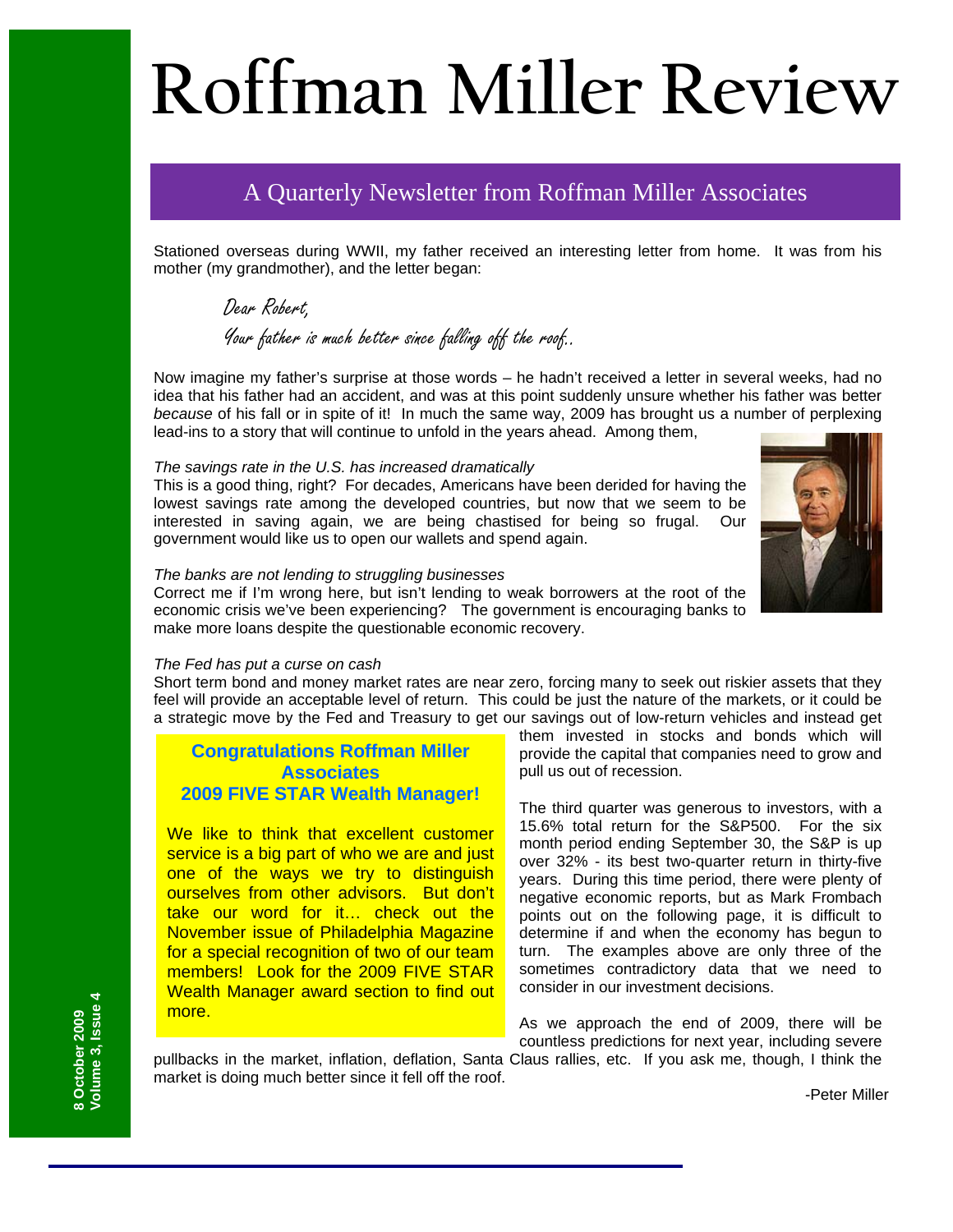## **Trends**  By Mark Frombach



I read a lot. During the day, I consume data and news articles in large volume. At night, on the weekend, and on my daily train rides to and from the city, I digest a lot of print by other writers who have opinions about the economy, the markets, geopolitics – anything that would affect the investment portfolio which is my livelihood. Often I wonder if, as a person who is required to form and communicate a 'market opinion', reading other peoples' opinions is disruptive or even 'cheating.' In the end, I have resolved the conflict by understanding that my own opinion is stuck most of the time in my own head, and the writers and editorialists I read sometimes touch on the same feelings and put my own thoughts into words. As no one has seemed to corner the market on being right all the time, I believe I will continue to absorb as much outside opinion as I can. And, even if I end up on the other side of the opinion spectrum, at least I can see what all the other investors are being told (which is indeed important).

A few years back, I read a piece by the well-known newsletter author Dick Davis about trends. Perhaps it was no more than a simple expansion of an old market adage, "the trend is your friend," but this article put words to some of the sentiment I had been trying to express through my research:

#### *It is difficult for investors to predict change*

Lots of people see change coming, but what is especially difficult is to predict *when* it will occur. Why? Market trends in force seem to have a self-perpetuating momentum, even if they appear to have run longer than fundamentally acceptable. Think back to the late '90s, when P/E ratios continued to expand well beyond historical averages and many speculated that the end was imminent. Alan Greenspan, in fact, tossed out the phrase that we all remember, "irrational exuberance." That was in 1996, yet the market continued to rise dramatically for another three years. I'm sure we all thought \$100/bbl oil was absurd.. and then it rose to \$147. At some point in between, Goldman Sachs predicted \$200/bbl oil, but as we know the trend eventually changed and Goldman was forced to reevaluate the situation and assign a new price target.

#### *No major trend goes straight up*

Whatever the reason, there are always corrections and counter trends, some quite long, along the way.

#### *Market downtrends typically don't last as long as up trends*

Here, the 'durability principle' is less likely to apply. In my opinion, two factors are in play: first, most people want to see their lives constantly improve. People want more stuff, better stuff, and to do more things. They typically need to work harder, earn more, and spend more to satisfy these needs, and these all drive the economy and markets upward. I refer to this phenomenon as 'life having an upward bias.' So, conversely, we really don't like going backwards – making less, giving up our vacations or grande lattes – and collectively we seem to be willing to dig in and fight hard to turn around a bad situation. This past year, in fact, we saw the U.S. leadership throw the kitchen sink at our economy in an effort to turn it around again.



These charts depict the actual and projected budget deficits of the United States as a percentage of GDP (above zero = surplus, below zero = deficit). Notice that in the chart above, from 2008, the projected trend is for a surplus in coming years. Fast forward to 2009's projections, below, and the next ten years does not look as bright. Even the Congressional Budget Office, who produced these charts, has trouble looking forward at trends.



Today we are in the unenviable position of trying to determine if the economic trend (recession) has indeed been reversed and if we can invest with the confidence that the major crisis is behind us. The rate of growth of unemployment has slowed, a classic sign of a turn. Likewise home prices have seemed to stabilize over the past several months, another sign. But trends, by definition, are not made of short-term data. They are sometimes as difficult to see (e.g. credit bubble) as they are to see changing (e.g. credit bubble bursting). Our challenge at Roffman Miller now, maybe more than at any time during our existence, is to ensure that we incorporate this level of uncertainty in the execution of our portfolio strategy in order to strive for the best return on your investments. For that reason, I encourage you to meet with us soon and discuss the current market risks and how we are addressing them.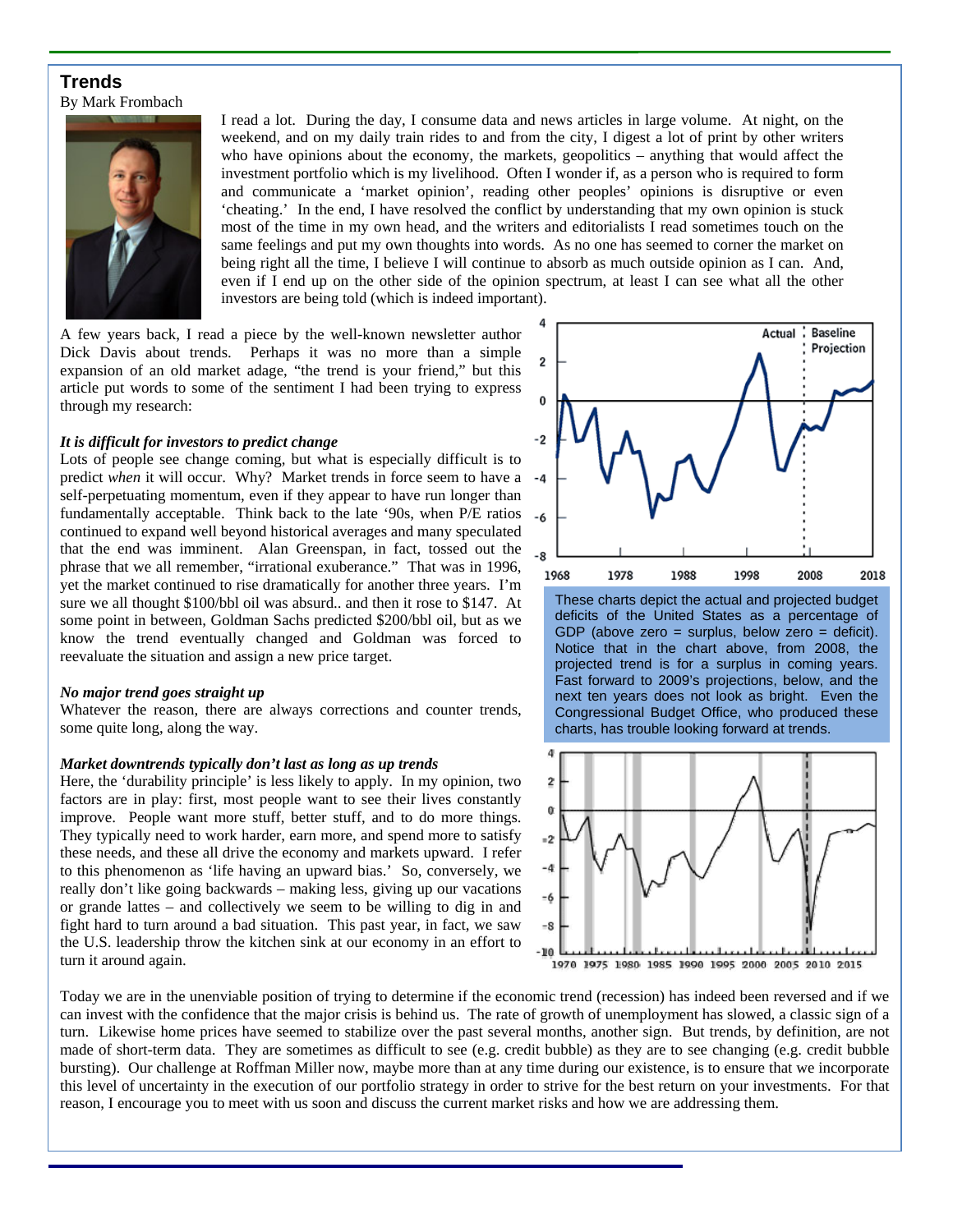# **Fixed Income Corner**

By Ryan Crooks



There is a common misconception among individual investors that they are somehow losing money when buying bonds priced above par value (\$100), or \$1,000 per bond. Consequently, they avoid buying them because of what seems like fuzzy math. This same aversion creates opportunities for the rest of us. For bonds with similar maturities, premium bonds offer higher current income, lower price volatility and in most cases higher total return or yield-to-maturity (YTM). The example below demonstrates these facts.

|                      | Premium Bond | Par Bond |
|----------------------|--------------|----------|
| Maturity             | 5yrs         | 5yrs     |
| Coupon               | 5.5          | 3.5      |
| YTM                  | 3.50%        | 3.50%    |
| Price                | \$10,910     | \$10,000 |
| <b>Current Yield</b> | 5.04%        | 3.505    |
| Annual Income        | \$550        | \$350    |
| <b>Total Income</b>  | \$2,750      | \$1,750  |
| less premium         | \$910        | \$0      |
| Net Income           | \$1.840      | \$1,750  |

Despite the higher price paid for the premium bond, investors still receive higher current income from their purchase than they would have by purchasing the par bond. Accordingly, it is the higher current income or return of principle that gives the premium bond lower duration and therefore lower *price volatility* over the life of the bond. Investors also need to realize that the premium paid is not lost but merely returned to them through the higher coupon payments. Finally, keep in mind the example below assumes the bonds are purchased at the same yield which most often is not the case in reality. Because of the investor confusion surrounding premium bonds, they can most often be purchased with additional yield relative to the 'par' bond.

Although there are other nuances to purchasing premium bonds, I think we have demonstrated here the opportunity that is available in premium bonds and why we feel they are an integral part of client portfolios.

# **Changes to the Dow Jones Industrial Average**

# **On June 8, 2009, GM and Citigroup were replaced by The Travelers Companies and Cisco Systems.**

The Dow Jones Industrial Average was created by Charles Dow to gauge the performance of the industrial sector within the American economy. Mr. Dow's original stock index was comprised of 11 companies outlined in 1884. Today, with 30 'component' companies, the Dow's movement continues to be influenced not only by corporate performance, but also by domestic and foreign political events (war, terrorism), global economics (e.g. the 'Great Recession'), as well as outliers such as natural disasters. And if that isn't interesting enough, take a look at some of the related changes to the index components:

- March 1997, Travelers Group replaces Texaco in the DJIA.
- October 1998, DJIA component Travelers Group changes its name to Citigroup (Citigroup later spun off Travelers)
- 1999 SBC replaces Chevron
- 2001 Chevron merges with Texaco
- 2004 AT&T removed from index
- 2005 SBC buys AT&T and changes its name to AT&T
- 2008 Chevron joins the DJIA (again, bringing Texaco back with it)
- 2009 Travelers replaces Citigroup

# **Natural Resources and Energy – a 'Hot Topic' Throughout History**

- **4.5 billion years ago** Sun formed
- **65 to 230 million years ago** Dinosaurs rule fossil fuels formed
- **500,000 B.C.** Peking man starts using fire
- **5,500 B.C.** Copper first smelted
- **3,500 B.C.** Invention of the sail Egypt
- **1,000 B.C.** Coal first used China
- **65 B.C.** First Windmills Greece
- **100 A.D.** Petroleum first used as fuel Rome
- **1013** Natural gas wells drilled in China
- **1180** First coal mine England
- 1747 Franklin experiments with electricity
- **1769** Steam engine invented
- 1809 Gas streetlights installed in London
- 1816 internal combustion engine invented
- 1845 Whale oil prices reach \$1.30/gallon
- **1878** First hydroelectric dam Niagara Falls
- **1905** First auto service station St Louis
- **1913** First geothermal plant Italy
- **1960** First nuclear power plant Massachusetts
- **1973** Arab oil embargo
- **1980** First solar cell power plant Utah
- **2007** China begins importing coal to fuel growth
- **2008** Gasoline briefly at \$4.00/gallon then falls to \$1.50